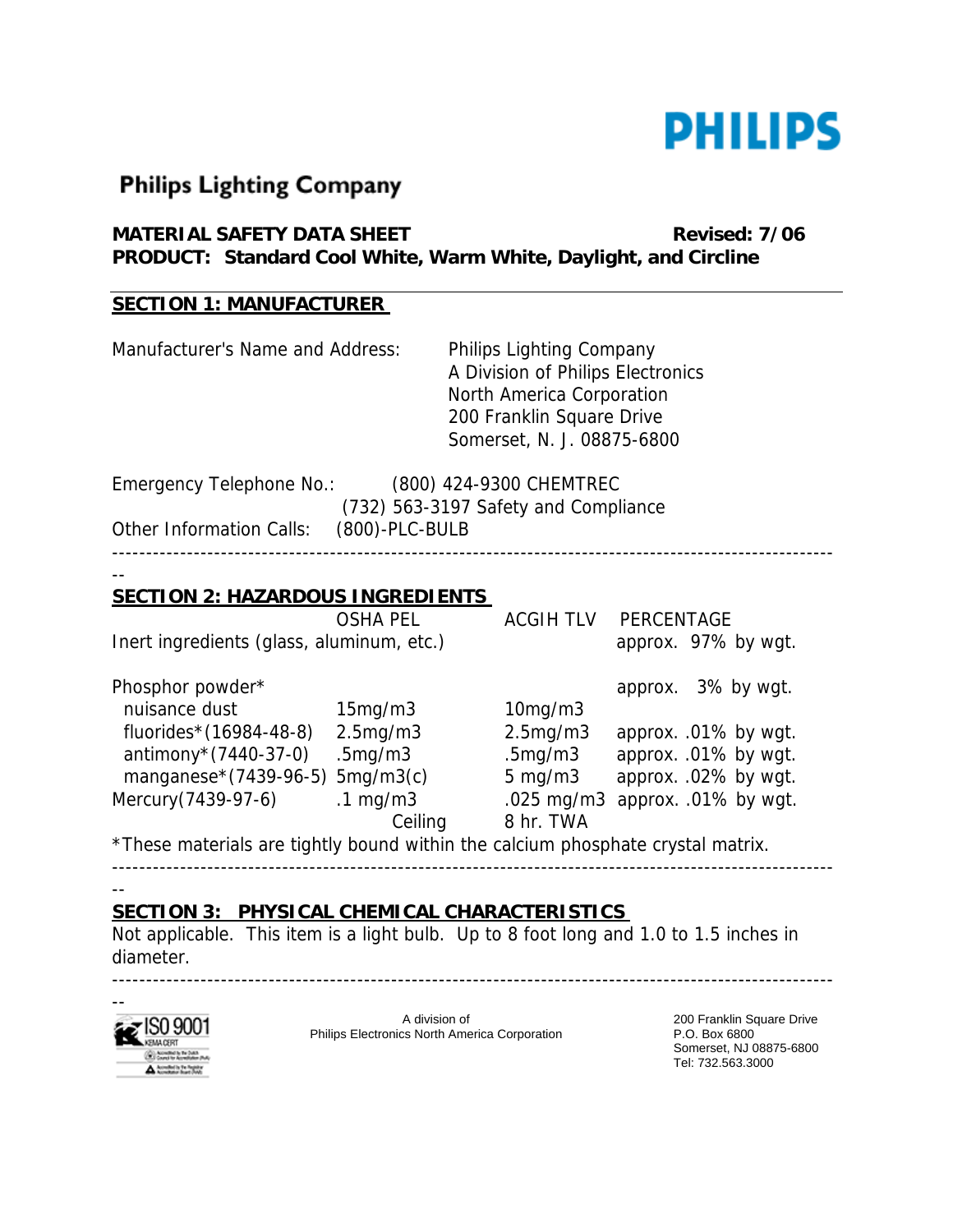#### **SECTION 4: FIRE AND EXPLOSION DATA**

FIRE AND EXPLOSION DATA NOT APPLICABLE. UNDER EXTREME HEAT GLASS ENVELOPE MIGHT MELT OR CRACK.

---------------------------------------------------------------------------------------------------------

#### **SECTION 5: REACTIVITY DATA**

Stability: Lamp is stable Incompatibility: Glass will react with Hydrofluoric Acid Polymerization: Not applicable ---------------------------------------------------------------------------------------------------------

## **SECTION 6: HEALTH HAZARD DATA**

Not applicable for the intact lamp. Breakage of the lamp may result in some exposure to the phosphor powder dust/and to elemental mercury vapor. No adverse affects are expected from

occasional exposure to broken lamps, but as a matter of good practice, prolonged or frequent exposure should be avoided through the use of adequate ventilation during disposal of

large quantities of lamps.

EMERGENCY AND FIRST AID PROCEDURE: Normal first aid procedure for glass cuts if such occur through lamp breakage.

---------------------------------------------------------------------------------------------------------

#### **SECTION 7: PRECAUTIONS FOR SAFE HANDLING AND USE**

Normal precautions should be taken for collection of broken glass.

Waste Disposal Method: At the end of rated life, when this lamp is removed from service, it will be subjected to the current Toxic Characteristic Leaching Procedure (TCLP) prescribed by the Environmental Protection Agency. This test is used to determining whether an item is a hazardous waste or a non-hazardous waste under current E. P. A. definition. These lamps would fail the TCLP test and would be considered hazardous under the Universal Waste Rules. Generators should evaluate all of the disposal options, which may be available in the particular state in which the generator's facility is located. The generator should check with federal, state and local officials for their guidance. Philips encourages recycling of its products by qualified recyclers.

--------------------------------------------------------------------------------------------------------